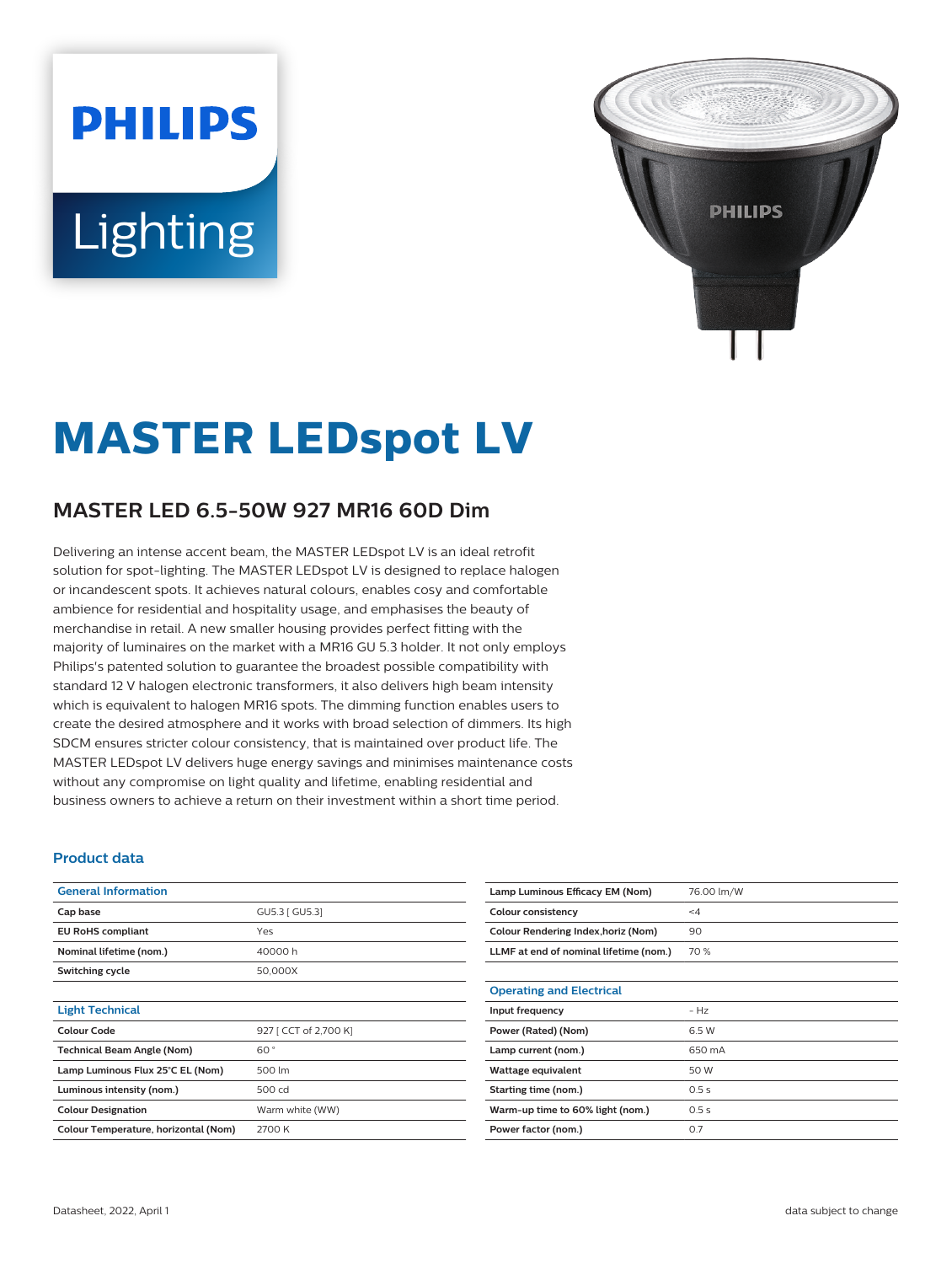## **MASTER LEDspot LV**

| Voltage (Nom)                   | ac electronic 12 V         |  |
|---------------------------------|----------------------------|--|
|                                 |                            |  |
| <b>Temperature</b>              |                            |  |
| T-Case maximum (nom.)           | 90 °C                      |  |
|                                 |                            |  |
| <b>Controls and Dimming</b>     |                            |  |
| Dimmable                        | Only with specific dimmers |  |
|                                 |                            |  |
| <b>Mechanical and Housing</b>   |                            |  |
| <b>Bulb shape</b>               | MR16 [2inch/50mm]          |  |
|                                 |                            |  |
| <b>Approval and Application</b> |                            |  |
| Suitable for accent lighting    | Yes                        |  |
|                                 |                            |  |

| <b>Product Data</b>               |                                     |  |
|-----------------------------------|-------------------------------------|--|
| Full product code                 | 871951435799000                     |  |
| Order product name                | MASTER LED 6.5-50W 927 MR16 60D Dim |  |
| EAN/UPC - product                 | 8719514357990                       |  |
| Order code                        | 929003075908                        |  |
| SAP numerator - quantity per pack |                                     |  |
| Numerator - packs per outer box   | 10                                  |  |
| <b>SAP material</b>               | 929003075908                        |  |
| SAP net weight (piece)            | 0.060 kg                            |  |

#### **Dimensional drawing**



| Product                             |                 |
|-------------------------------------|-----------------|
| MASTER LED 6.5-50W 927 MR16 60D Dim | 50 mm $46.5$ mm |
|                                     |                 |

**MASTER LED 6.5-50W 927 MR16 60D Dim**

#### **Photometric data**





**LEDspots GMGC 1 6,5W MR16 GU5,3 927 60D-POC LEDspots GMGC 1 6,5W MR16 GU5,3 927 60D-LDD**